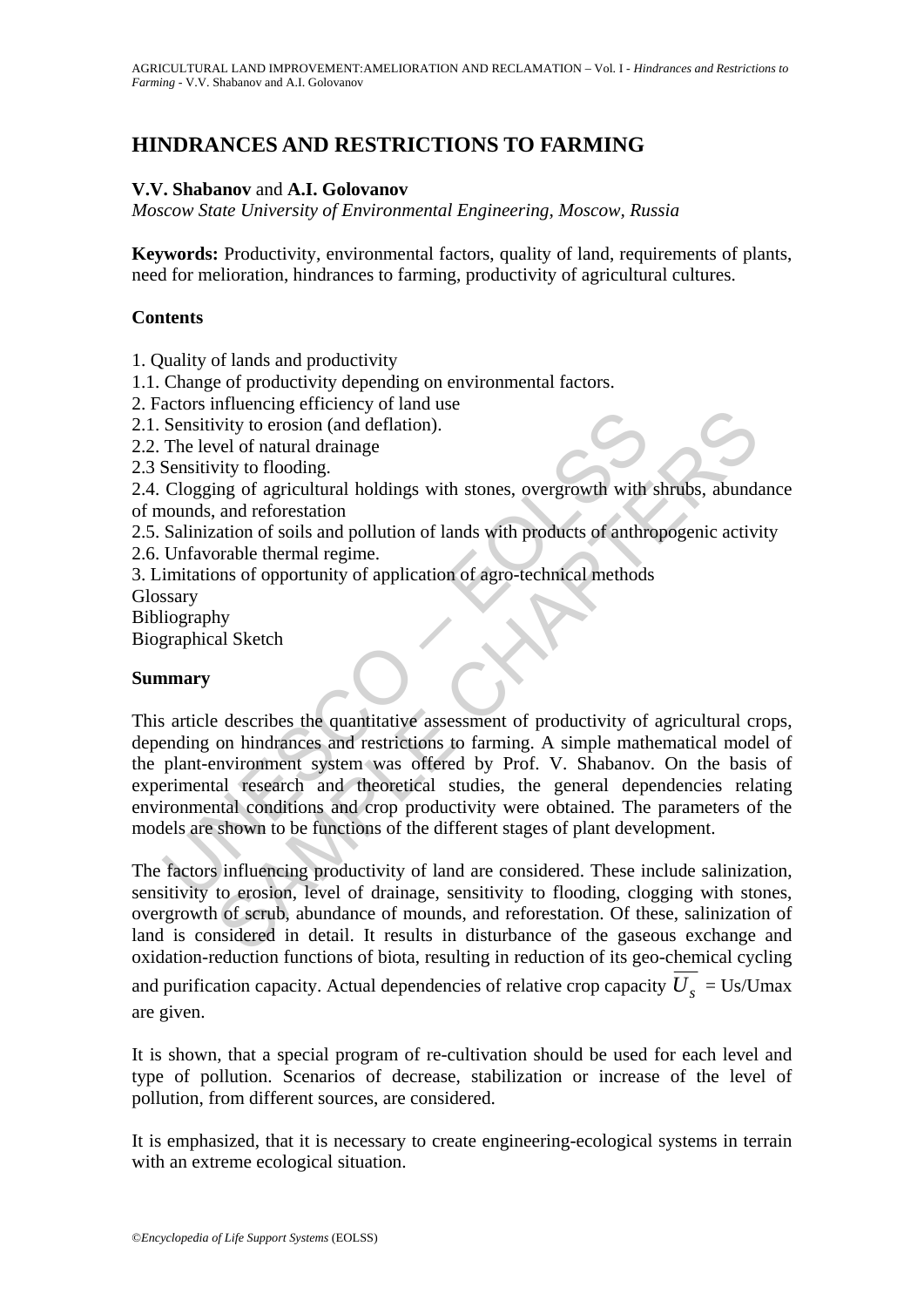## **1. Quality of lands and productivity.**

The factors restricting productivity of soils and plants are as follows:

- excess moisture content in the root layer of the soil;
- poor aeration of the root layer;
- excess acidity;
- poor availability of moisture in the root layer;
- low soil moisture:
- low content of humus and available nutrients;
- thermal regime unfavorable for the crop species;
- salinization of soil;
- pollution;
- unfavorable physical-mechanical properties of soil.

## **1.1. Change of productivity depending on environmental factors.**

• pollution;<br>
• unfavorable physical-mechanical properties of soil.<br> **Change of productivity depending on environmental factors.**<br>
mititative description of change of productivity, as a dependency<br>
ors, can be described i dution;<br>
avorable physical-mechanical properties of soil.<br>
ge of productivity depending on environmental factors.<br>
e description of change of productivity, as a dependency on environment<br>
be described in many ways. The si Quantitative description of change of productivity, as a dependency on environmental factors, can be described in many ways. The simplest form of mathematical model of a plant-environment system was offered by Prof. V. Shabanov. On the basis of experimental research and theoretical generalization, general dependencies were obtained between environmental conditions and productivity of plants. The different stages of crop production are relevant parameters of these models.

So, for the i-th instant the change of relative productivity S*i* depending on environmental conditions (factor  $\varphi_i$ ), can be written in the following form:

$$
\frac{\mathrm{d}S_i}{d\varphi} = \frac{kS(\varphi - \varphi_{opt})}{(\varphi + a_1)(\varphi - a_2)}
$$
(1)

Where k is a coefficient;  $\varphi_{opt}$  is an optimum value of j-th factor at i-th instant of time;  $\alpha_1$  and  $\alpha_2$  are corresponding functions of minimum and maximum values of factors  $\varphi_{\text{min}}$  and  $\varphi_{\text{max}}$ , at which the plant can exist; and S<sub>*i*</sub> is relative productivity.

The solution of this equation for i-th instant of life of a biological object and for j-th factor at  $\varphi_{\min} = 0$  can be written in the form:

$$
S(\varphi) = \left(\frac{\varphi}{\varphi_{opt}}\right)^{\gamma\varphi_{opt}} \left(\frac{\varphi_{\text{max}} - \varphi}{\varphi_{\text{max}} - \varphi_{opt}}\right)^{\gamma\left(\varphi_{\text{max}} - \varphi_{opt}\right)}
$$
(2)

Presented in graphical form, this function has a dome-shaped form. The "width" of the dome depends on parameter  $\gamma$ , and the position of its maximum depends on the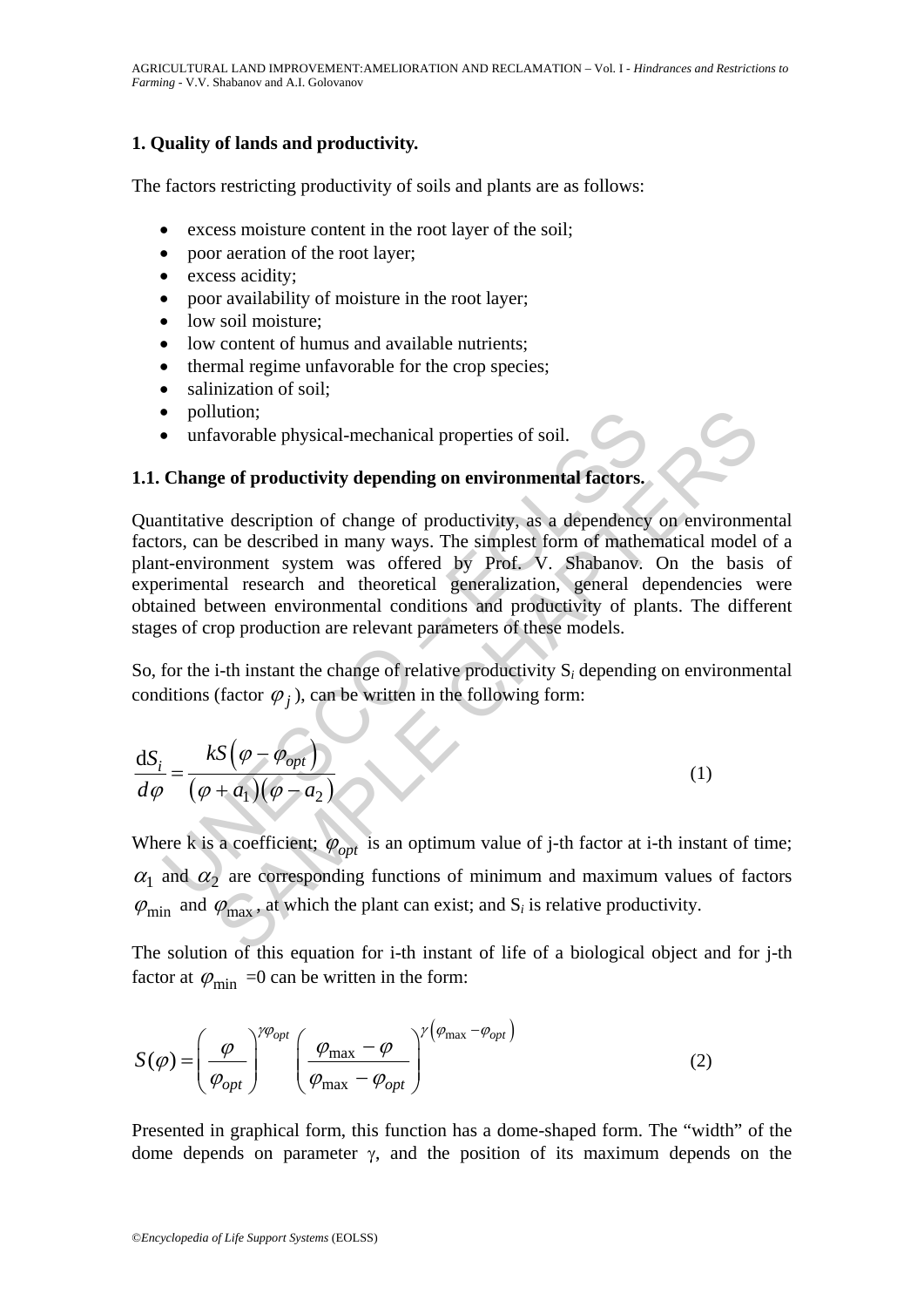optimum quantity of  $\varphi_{opt}$ , factor which varies in dependence on the kind of plant and its age.

Eqation (2) permits calculation of the boundaries of ecological niches at different levels S. Where there are two factors, such a niche can be contoured by an ellipse, and, where it is three-dimensional, by an ellipsoid.

If we consider water (W) and thermal (t) factors as variables, for a fixed level S=const, the equation will be written in the form:

$$
\left(\frac{W-W_0}{\theta_w}\right)^2 - \frac{2r(W-W_0)(t-t_0)}{\theta_w \theta_t} + \left(\frac{t-t_0}{\theta_t}\right)^2 = const
$$
 (3a)

ere W and  $W_0$  are current and average reserves of soil moisture<br>norming factor of soil moisture content, t and  $t_0$  are current av<br>oil,  $\mathcal{G}_i$  is the norming factor of temperature, r is quantity, rela<br>metry of axes and  $W_0$  are current and average reserves of soil moisture content of,  $\theta$ , g factor of soil moisture content, t and  $t_0$  are current average temperat<br>is the norming factor of temperature, r is quantity, related to the Where *W* and  $W_0$  are current and average reserves of soil moisture content of,  $\mathcal{G}_w$  is the norming factor of soil moisture content,  $t$  and  $t_0$  are current average temperatures of soil,  $\mathcal{G}_t$  is the norming factor of temperature,  $r$  is quantity, related to the angle of symmetry of axes of ellipses which defines the degree of dependence of one factor on another.

The general view of equations  $S(\varphi)$  shows, that, beginning from  $S < 0.8$ , there is a sharp decrease of productivity at a small deflection of the value of the factor from the optimum, i.e. beginning from level  $S \le 0.8$ , there is a considerable increase of the absolute value of the derivative.

Averaging values  $S_i$  during the vegetation period can be realized on the following relations:

$$
\overline{S}(\varphi) = \frac{U_j}{U_{\text{max}}(R)} = \frac{1}{n} \sum_{i=1}^n S_i(\varphi)
$$
\n(3)

Where  $U_i$  is productivity of the autotrophic link in j-th year;  $U_{\text{max}}(R)$  is maximum productivity, which could be obtained under optimum conditions and at maximum (for this region) sum of active radiation of photosynthesis R;  $S_i(\varphi)$  is a degree of factor optimality at i-th instant of time; n is the number of registration moments.

Or

Or

$$
\overline{S}(\varphi) = \sum \eta_i S_i(\varphi) \tag{4}
$$

Where  $\eta_i$  is the contribution of  $\varphi$  factor at the i-th moment into the final productivity.

$$
\overline{S}(\varphi) = \wedge (\vee S_i) \tag{5}
$$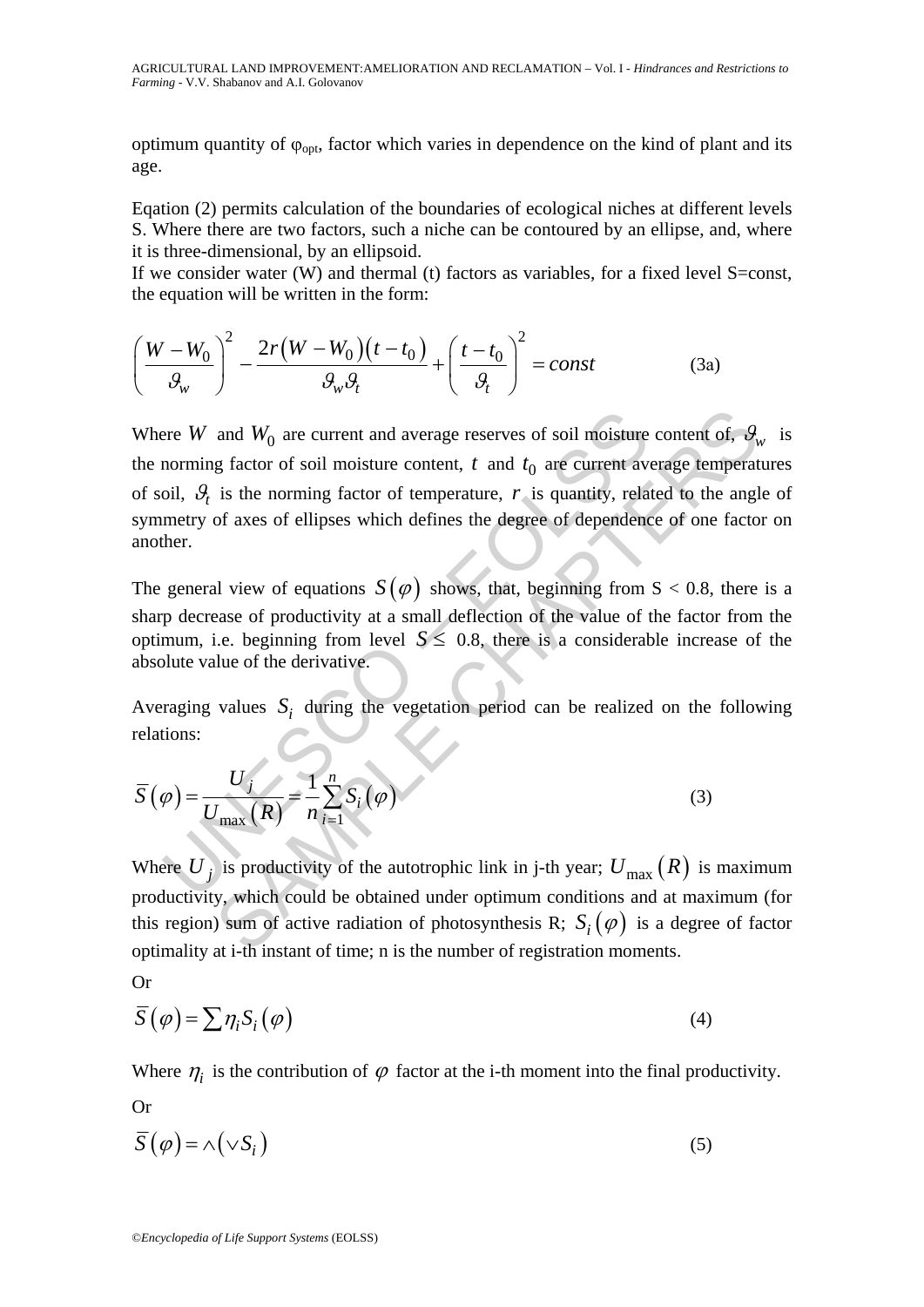Where ∧ is operator "AND" of obligatory sequence of advancing through all phases of development, ∨ is operator "OR" of advancing through a phase at the optimum moment.

For transition from single-factor relations  $S_i(\varphi)$  to multi-factor  $S_i^{(z)}(\varphi)$ , where z is the number of factors, it is possible to synthesize the impact of all the factors proceeding from "the law of minimum". It can be noted as follows:

$$
S_i^{(z_i)}(\varphi) = \sum S_i(\varphi) g(l)
$$
\n(6)

Where

$$
g(l) = \begin{cases} 0, & \text{if } \varphi = \min_l \\ 1, & \text{if } \varphi_l \neq \min_l \end{cases}
$$

With allowance for this record, the multi-factor dependence over the period of growth of an autotroph can be written in the form:

(7)

$$
\overline{S}^{z}(\varphi) = \sum_{i=1}^{n} \eta_{i} S_{i}^{(z_{i})}(\varphi)
$$
\n(8)

For determination of losses of productivity  $\Delta S^{(z)}$  due to temporary non-optimum conditions, it is possible to write expression (8) in the form:

$$
\Delta \overline{S}^{(z)} = 1 - \overline{S}^{(z)}(\varphi) \tag{9}
$$

 $U = \begin{cases} 0, & \text{if } \varphi = \min_l \\ 1, & \text{if } \varphi_l \neq \min_l \end{cases}$ <br>
h allowance for this record, the multi-factor dependence over the nautotroph can be written in the form:<br>  $(\varphi) = \sum_{i=1}^n \eta_i S_i^{(z_i)}(\varphi)$ <br>
determination of losses of prod 3.<br>
At  $\varphi = \min_l$ <br>  $\varphi_l \neq \min$ <br>
ance for this record, the multi-factor dependence over the period of growth can be written in the form:<br>  $\sum_{i=1}^{n} \eta_i S_i^{(z_i)}(\varphi)$ <br>
(8)<br>
anination of losses of productivity  $\Delta S^{(z)}$  due to The submitted models are one of the optional versions of description of productivity of autotrophs, and in particular, of agricultural plants, as a dependence on conditions of the environment.

On the basis of the indicated dependencies, it is possible to write the expressions for estimation of crop productivity in the form:

$$
U = U_{\text{max}}(R)\overline{S} = U_{\text{max}}(R)\sum_{i=1}^{n} \eta^{(\varphi_{\text{min}})} S_i^{(\varphi_{\text{min}})}
$$
(10)

Where  $U_{\text{max}}(R)$  is an estimation of maximum productivity of an autotroph as a function of solar radiation;  $\eta^{(\varphi_{\min})}$  is the contribution to productivity of the i-th moment under the minimum factor, and  $S_i^{(\varphi_{min})}$  is the degree of optimality at the i-th moment under the minimum factor.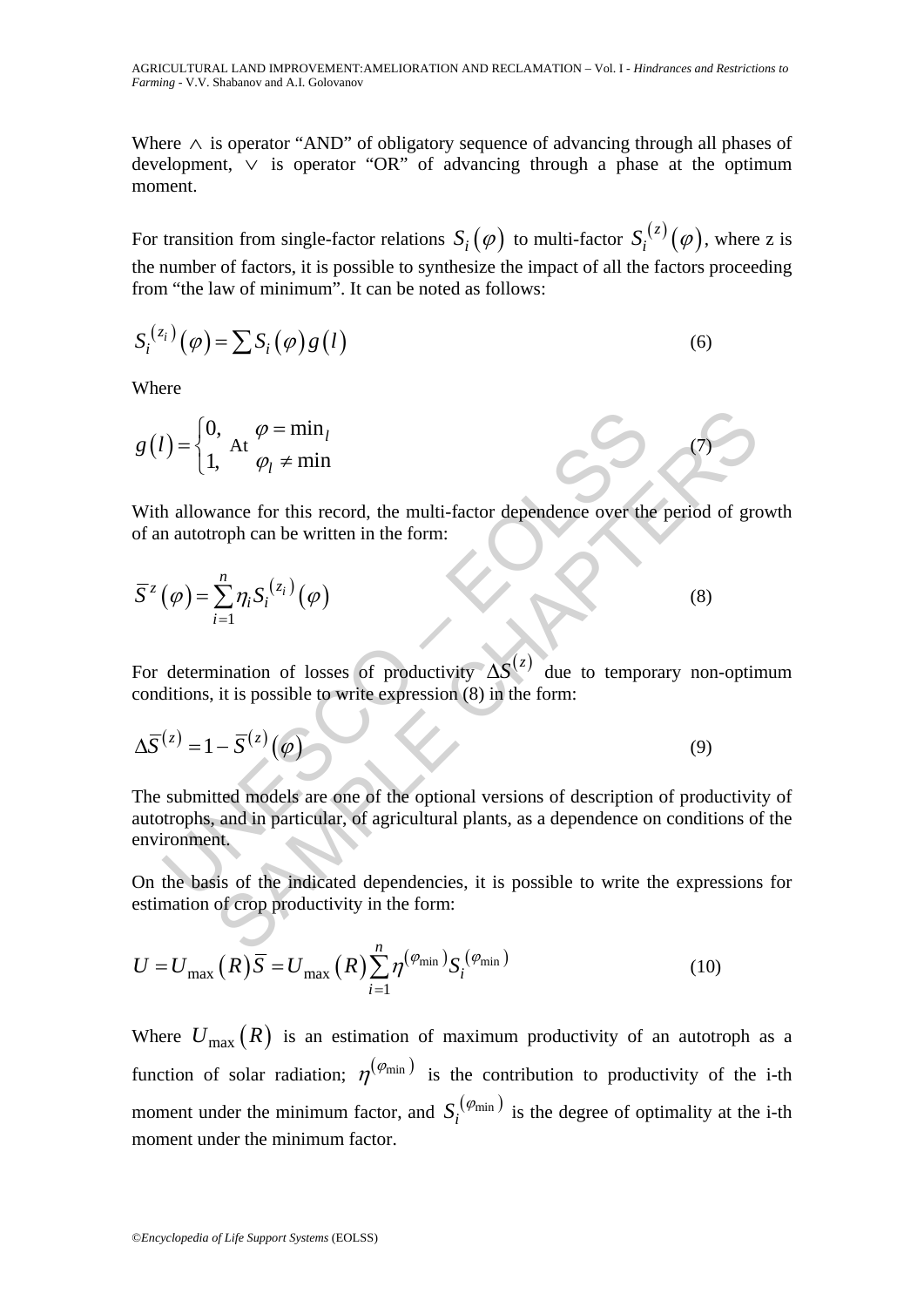A similar approach can be used for description of soil biota or biotic of elements of water bodies.

Depending on which factor is limiting, i.e. constraining the growth and development of a plant, the land reclamation technologies can be selected. First of all, the conditions under the first limiting factor are improved, then those under the second factor, etc., and the process continues until crop productivity reaches the necessary level.

Applying optimal hydro-thermal conditions not only for agricultural plants, but for biotic constituents of the soil, it is possible to make up the loss of organic matter in the humus horizon. The humus horizon is the layer of soil with the highest content of organic matter (usually 0-20 cm). Humus is part of the organic matter of soil. The contents of humus in the basic types of soils (according to I.V. Tyurin) varies from 2 to 12%, as follows:

- dernovo-podzolic soil  $-2-4\%$ ;
- gray forest podzolic soil 4-6%;
- chernozem: southern 4-6%, ordinary  $-6-8\%$  leached  $-7-8\%$ , potent  $-10-12$  $%$ :
- dark-chestnut soil  $-3-4$  %:
- desert soil  $1-2\%$ ;
- red-earth  $-5-7\%$ .

9. as follows:<br>
• dernovo-podzolic soil – 2-4%;<br>
• gray forest podzolic soil – 4-6%;<br>
• characterization: southern - 4-6%, ordinary – 6-8% leached – 7-8<br>
• dark-chestnut soil – 3-4 %;<br>
• dark-chestnut soil – 3-4 %;<br>
• des Between 600 and 700 kg of humus are mineralized annually per hectare in dernovopodzolic soils. As for chernozem, the process involves about 1000 kg per hectare. These figures represent 1% and 0.5 % of the total of organic matter, respectively. Mineral compounds of nitrogen are formed in the process of mineralization, and these are accessible to plants. In order to obtain 1 part of nitrogen, it is necessary to mineralize 20 parts of humus.

Moves:<br>
Moves:<br>
Shows:<br>
Shows:<br>
Shows: product soil  $-2-4\%$ ;<br>
Shows:<br>
Shows: production  $-4-6\%$ ;<br>
Shows: external soil  $-3-4\%$ ;<br>
Frequences: movement  $-6-8\%$  leached  $-7-8\%$ , potent  $-11$ <br>
k-chestnut soil  $-3-4\%$ ;<br> The role of various elements of nutrition in the life of plants is very important. So, for example, nitrogen is a constituent part of all amino-acids, proteins, nucleic acids, chlorophyll, and other organic compounds in plants. Phosphorus enters the structure of nuclear albumens (nucleoproteins), and potassium promotes progression of carbohydrates from leaves into other parts of plants, and strongly influences the waterfilling of vegetative colloids.

If the element of mineral nutrition is a limiting factor, methods of regulation of nutrition mode are applied.

However, the efficiency of use of improved lands can be significantly decreased if there is a danger of soil erosion, if the level of natural land drainage is insufficient, if soil hydraulic properties are unfavorable, if the soils are clogged with stones, if agricultural holdings are overgrown with shrubs, and if agricultural holdings are subject to flooding and inundation (see *Natural Resources and Food and Agriculture*)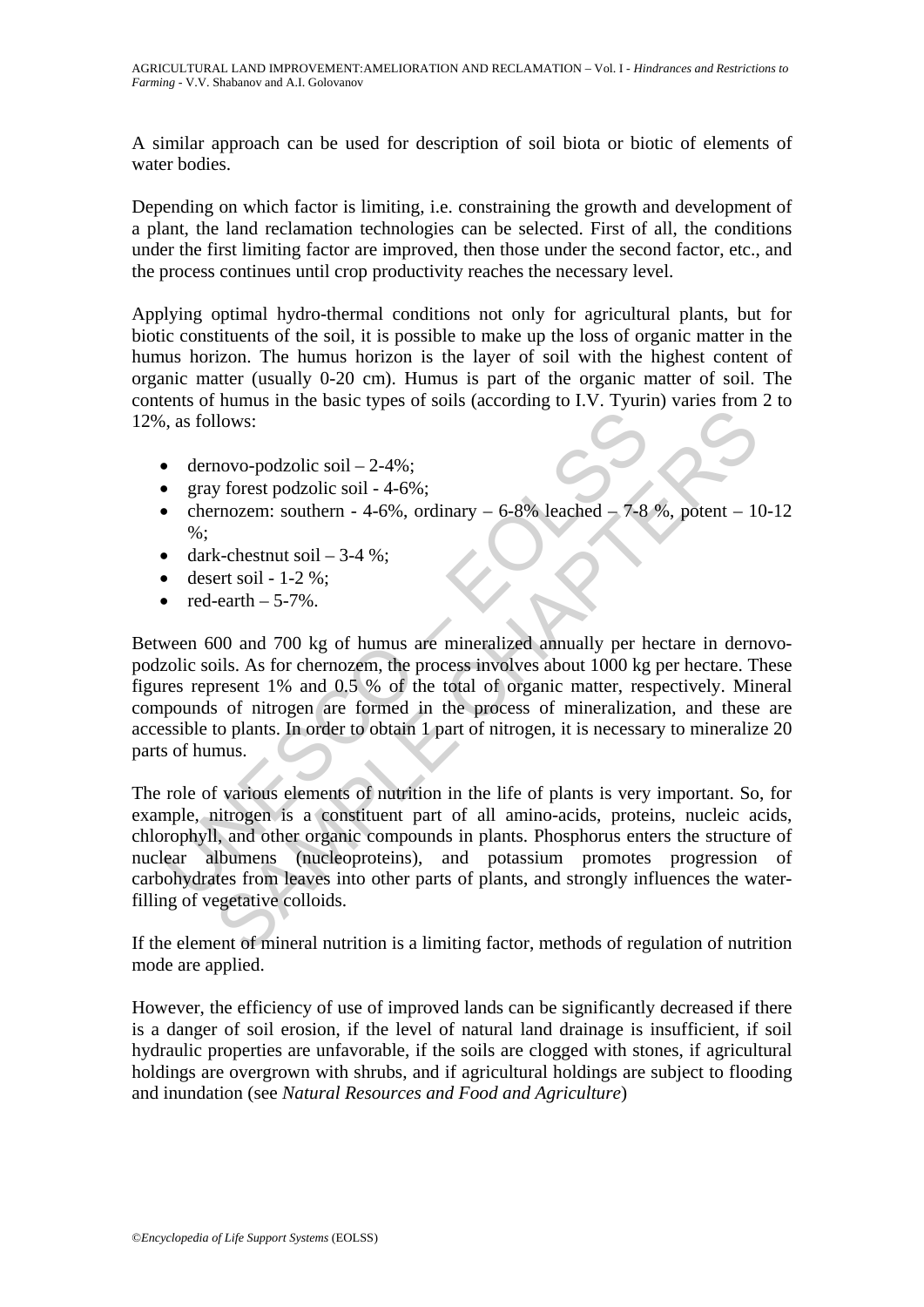- -

-

# TO ACCESS ALL THE **16 PAGES** OF THIS CHAPTER, Visit[: http://www.eolss.net/Eolss-sampleAllChapter.aspx](https://www.eolss.net/ebooklib/sc_cart.aspx?File=E5-09-01-01)

### **Bibliography**

Agropromizdat, M., 1990. Irrigation. Directory. Melioration and water economy. *[Reference book for designers, in which all necessary data are represented for substantiation and design of irrigation systems].* 

Averyanov S.F. Struggle with salinization of irrigated areas. M. Kolos, 1978. *[The methods of substantiation and compilation of estimation of water-salt regime of lands for a sufficiently long period]* 

Aidarov I.P., Golovanov A.I., Mamaev M.G. El riego. Editorial Mir. Moscu. 1982. *[The data are presented, which allow to determine the necessity of leaching regime, its intensity and the terms of additional feeding of water]* 

Hanks, R. J. 1984. Prediction of crop yield and water consumption under saline conditions. Section 8.2, pages 272-283, in Shainberg, I. and J. Shalhevet (ed), Soil Salinity under Irrigation: Processes and Management, Springer-Verlag, Berlin.

Melioration: Encyclopedia and Directory. 1984. Minsk, 567 pgs. *[All issues of reclamation are considered in this encyclopedia].* 

Pereira, L. S., Perrier, A. Ait Kadi, M. and Kabat, P. (eds) 1992. Crop Water Models. Special issue of the ICID Bulletin. 41 (2), 200 pp.

Pereira, L. S. and Allen, R. G. 1998. Crop water requirements. Chapter 1.5.1 of Handbook of Agricultural Engineering, CIGR and ASAE.

Plyusnin I.I.,.Golovanov A.I. Melioration agrology. M., Kolos, 1983*. [The manual for training of engineers hydro-technologists].* 

Rhodes, J. D., A. Kandiah, and A. M. Mashali. 1992. The use of saline waters for crop production. Irrigation and Drainage Paper 48. Food and Agriculture Organization of the United Nations, Rome, 133 pages.

yanov S.F. Struggle with salinization of irrigated areas. M. Kolos, 19<br>
yanov S.F. Struggle with salinization of water-salt regime of lands for a suff<br>
rov I.P., Golovanov A.I., Mamaev M.G. El riego. Editorial Mir. Moscu.<br> S.F. Struggle with salinization of irrigated areas. M. Kolos, 1978. [The method and compilation of estimation of water-salt regime of lands for a sufficiently long perior. Golovanov A.I., Mamaev M.G. El riego. Editorial Mi Shabanov V.V. The bio-climatic substantiation of hydro-thermal melioration. L., Gidrometeoizdat, 1973. [*The monograph is devoted to the questions of bioclimatic substantiation of land reclamation which means setting quantitive indices of the gap between crop demands and environment conditions. The developed method of calculation may be used for the purposes of planning and managing land reclamation over vast territories.]* 

### **Biographical Sketch**

**Shabanov, Vitaliy Vladimirovich,** Doctor of Technical Sciences, Professor of the Moscow State University of Environmental Engineering, Academician of the Russian Academy of Agricultural Sciences V.V. Shabanov was born on June 27, 1937, in Moscow, into the family of hydrologist. In 1964, he graduated from the Engineering Department of the All-Union Institute of Extension Education in Agriculture; in 1991, he took the retraining course in Ecology at Moscow State University and got the diploma of Expert in Ecology

His scientific career started in the Yakutian Expedition of the Research Center of Moscow Institute of Hydraulic Engineering and Water Management, where he worked as a laboratory assistant and then junior researcher from 1956 to 1966. In 1966, he headed the works on the creation and maintenance of the automated system of water regulation on reclaimed lands in Byelorussia. From 1972 to 1987, he was the